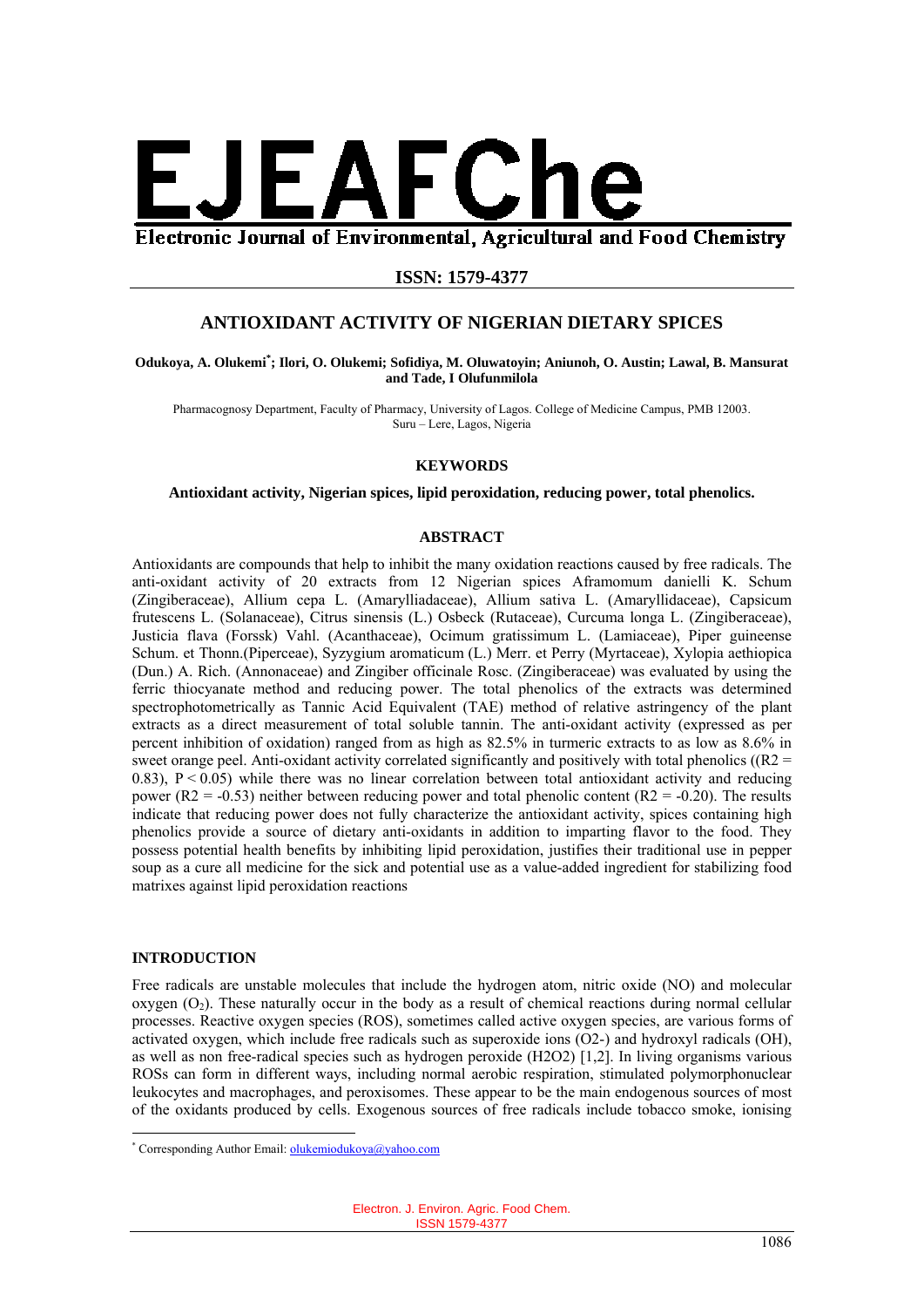radiation, certain pollutants, organic solvents, and pesticides [3-5]. In an attempt for free radicals to stabilise, they attack other molecules in the body potentially leading to cell damage and triggering the formation of another free radical resulting in a chain reaction. These reactive oxygen species have been implicated in certain chronic and ageing diseases, including malaria, rheumatoid arthritis, cataracts acquired immunodeficiency syndrome, heart disease, stroke, arteriosclerosis, diabetes, cancer and neurodegenerative diseases (Parkinson's and Alzheimer's diseases) [6-11]. Free radicals can also cause lipid peroxidation in foods, which leads to their deterioration. Oxidized polyunsaturated fatty acids may induce aging and carcinogenesis [12-14].

When produced in excess, ROSs can cause tissue injury. However, tissue injury can itself cause ROS generation [15]. Nevertheless, all aerobic organisms, including human beings, have antioxidant defences that protect against oxidative damages and repair enzymes to remove or repair damaged molecules [16, 17]. However, this natural antioxidant mechanism can be inefficient, and hence dietary intake of antioxidant compounds is important. Recent reports indicated that there is an inverse relationship between dietary intake of antioxidant rich foods and the incidence of human diseases [18].

Antioxidants are compounds that help to inhibit the many oxidation reactions caused by free radicals such as singlet oxygen, superoxide, peroxyl radicals, hydroxyl radicals and peroxynitrite thereby preventing or delaying damage to the cells and tissues. Their mechanisms of action include scavenging reactive oxygen and nitrogen free radical species, decreasing the localised oxygen concentration thereby reducing molecular oxygen's oxidation potential, metabolising lipid peroxides to non-radical products and chelating metal ions to prevent the generation of free radicals. In this way antioxidants limit the free radical damage from Oxidizing Low Density Lipoprotein (LDL) cholesterol, which may increase the risk of atherosclerosis, promoting platelet adhesion, which can lead to thrombosis thereby increasing the risk of heart disease or stroke, damaging the cell's DNA, which may lead to cancer, blocking the normal endothelial cell function and vasodilatation in response to nitric oxide, a potential mechanism for heart disease and cancer, triggering inflammation and Impairing immune function[19].

Lipid peroxidation is a major cause of food deterioration, leading to a loss of functional properties and nutritional value [20]. Oxidized polyunsaturated fatty acids may induce aging and carcinogenesis. The major pathway of lipid peroxidation contains a self-catalytic free radical chain reaction. However, lipid peroxidation can be catalyzed by environmental factors, such as light, oxygen, free radicals and metal ions [21]. The discovery of the inhibition of lipid peroxidation by some phenolic compounds during the late 1940s, contributed to the application of synthetic antioxidants in the food industry [22]. Synthetic antioxidants such as butylated hydroxyanisole (BHA), butylated hydroxytoluene (BHT), propyl gallate (PG) and tertbutylhydroquinone(TBHQ) have been dominant since their introduction. They have been used as an antioxidant in foods for years. However, some physical properties of BHT and BHA such as their high volatility and instability at elevated temperatures, side effects and strict legislation (even recently by the country's food and drug regulating body NAFDAC) on the use of synthetic food additives. Consumers are increasingly avoiding foods prepared with preservatives of chemical origin, and natural alternatives are therefore needed to achieve sufficiently a long shelf life of foods and a high degree of safety. Therefore, the commercial development of plants as sources of antioxidants to enhance health and food preservation is of current interest. Many spices possess potent antioxidant activity and examples of them are rosemary and sage. Herbs are also found to be potent sources of natural antioxidants as well as retard lipid oxidative rancidity in foods.

Medicinal plants possessing natural antioxidants polyphenolics such as anthraquinones, flavonoids, aromatic acids, and tannins have been shown to have ROS scavenging and lipid peroxidation prevention effects [23, 24]. The commercial development of plants as sources of antioxidants to enhance health and food preservation is of current interest [25]. Epidemiological studies have suggested positive associations between the consumption of phenolic-rich foods or beverages and the prevention of diseases [26]. These effects have been attributed to antioxidant components such as plant phenolics, including flavonoids and phenylpropanoids among others [27].

 Evidence is mounting for the role of these dietary phytochemicals, including flavonoids, ascorbic acid, ∞-tocopherol, and carotenoids, in the maintenance of health and protection from disease [28, 29]. As plants produce antioxidants to control the oxidative stress caused by sunlight and oxygen, they became a source of useful new compounds with antioxidant activity.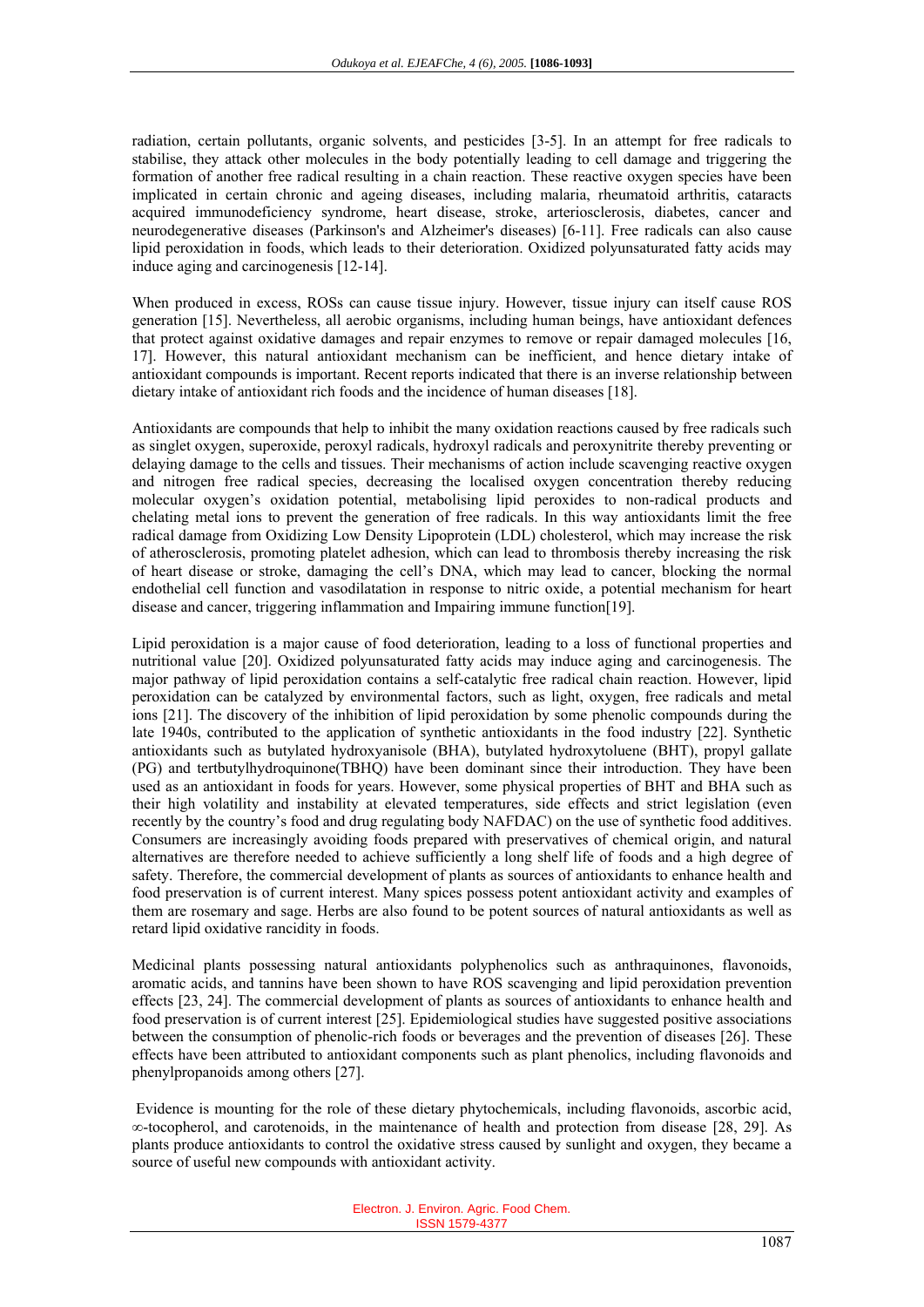The aim of the present study was to evaluate the in vitro antioxidant activity of aqueous extracts of popular plants spices widely used in Nigeria, using lipid peroxidation as standard classical assay.

## **MATERIALS AND METHODS**

All the plant materials used (both fresh and dry as appropriate) were purchased on separate occasions from different open markets in Lagos Nigeria and authenticated by Mr. Gabriel at the Herbarium of the Forest Research Institute of Nigeria (FRIN) Ibadan, Nigeria by comparing with herbarium specimens. Odukoya keeps museum samples of materials.

#### *Preparation of Extracts*

The fruits were picked to remove debris, while Onions, ginger, turmeric and garlic having dead and dry skins had their skins removed, washed to show only edible portions and cut into small pieces. The materials were weighed (20g) and homogenized with (100mL) of distilled water using a Moulinex blender. The homogenate was boiled for 3min and allowed to stand at room temperature for for 24h before filteration. The filterates were diluted to produce a 200mg/L of extract needed for the antioxidant/reduction assays.

#### *Antioxidant activity*

The antioxidant activity was determined using the ferric thiocyanate method as described by [30]. Two milliliters of 200mg/L extract, 2mL of 2.5%(w/v) linolenic acid in ethanol 95%(v/v) 4mL of 0.05M of phosphate buffer(Ph7.0) and 2mL of distilled water were mixed in a 10mL test tubes covered with aluminum foil and fastened with rubber band. A blank sample was prepared using 4mL of distilled water, 2mL of 2.5 %( w/v) linolenic acid in ethanol (95%) 4mL of 0.05M of phosphate buffer (Ph7.0).

The test tubes were placed in a water bath at 37°C and kept in the dark cupboard to accelerate oxidation.

0.1mL of mixture above was added to 9.7mL of 75% ethanol and 0.1mL of 30 %  $(w/v)$  ammonium thiocyanate. After 5minutes,  $0.1$ mL of  $0.02M$  ferrous chloride solution in 3.5 %  $(v/v)$  HCl was added to the mixture and stirred. The amount of peroxide formed was determined by reading absorbance at 500 nm at intervals for 24h during incubation. ∞ -Tocopherol (Sigma) was used as standard antioxidant while a blank of distilled water was ran with each assay. All determinations were carried out in triplicate. The inhibition of lipid peroxidation as a percentage was calculated by following equation:

<sup>9</sup> 100%  

$$
= \frac{(A1 - A2)}{A1} \times 100\%
$$

where A1 was the absorbance of the control reaction and A2 was the absorbance in the presence of the extract sample.

#### *Reducing Power*

The reducing power of extracts was determined using a modified method of [18, 31].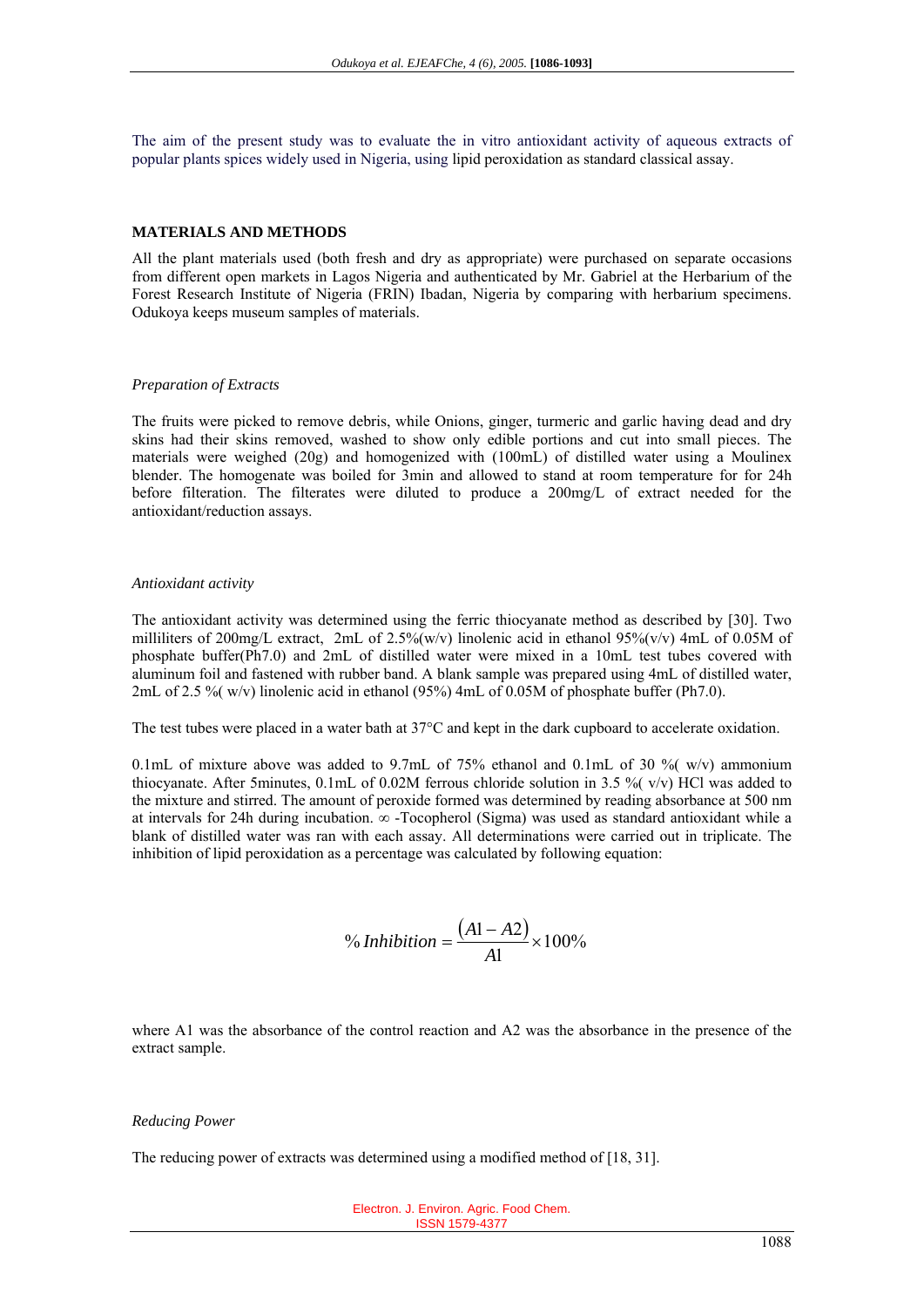Two mL of each sample was added to 2 mL of 0.2 M phosphate buffer (pH 6.6) and 2 mL of 1% potassium ferricyanide. The mixtures were incubated at 50°C for 25 minutes, 2mL of 10% tricholoroacetic acid was added to each reaction mixture and centrifuged for 10 min. 2 mL of upper layer solution was mixed with 2 mL distilled water and 0.5mL FeCl3 (0.1%), in the tubes. After 10 minutes the solutions were measured at 700 nm. Increased absorbance of the reaction mixture indicated increased reducing power. Distill water, was used as the blank sample.

#### *Determination of total phenolic content*

Extracts were screened for presence of phenolics with ferric chloride solution before commencement of assay. Total phenolics were determined using the Tannic Acid Equivalent (TAE) method of relative astringency of the plant extracts as a direct measurement of total soluble tannin as earlier described by [32].

## **STATISTICS ANALYSIS**

The data were presented as mean  $\pm$  standard deviation of 3 determinations. Statistical analysis was performed electronically using Java script  $E -$  Labs learning probability and statistics resources to determine correlation coefficient at 95% confidence level [33].

## **RESULTS AND DISCUSSIONS**

Antioxidant activity was determined by the thiocyanate method by determining amount of peroxides formed in emulsion during incubation spectrophotometrically by measuring absorbance at 500 nm. High absorbance is an indication of high concentrations of formed peroxides. Description of spices used is shown in Table 1.

The relative antioxidant activity of fresh plant extracts was higher than dry ones (Table 2). Fresh ones decreased in the order of tumeric, ginger, garlic, basil, red bird's pepper, green bird's pepper, bastered melegueta pepper, onions and sweet orange peel. While dry ones decreased in the order of tumeric, Ashanti pepper, Ethiopian pepper, cloves, ginger, bastered melegueta pepper, basil, red bird's pepper, yellow justicia and sweet orange peel but with inhibition values lower than the fresh ones (Table 2).

Different anti-oxidant substances occur in plant tissues especially fruits and vegetables. This makes it relatively difficult to measure each anti-oxidant component separately. Therefore several methods including oxygen radical absorption capacity method, ferric reducing antioxidant capacity method, liposome assay, lipid peroxidation and total oxyradical scavenging capacity assay have been developed in recent years to calculate the total anti-oxidant activity of biological samples [34-43]. Antioxidation activity represents the capability of scavenging free radical and offering hydrogen atom. Higher antioxidation activity indicates stronger capability [44].

The vehicle used ensures maximum extraction of the available anti-oxidants from the sample. In the present study, water was used in extracting the anti-oxidants present in the spices because that is the way it is used traditionally as pepper soup in Nigeria as a combination of at least any of the five plant materials combined with fish or meat as an appetizer or as a cure for all medicine for the sick.

Dry spice mix namely turmeric, Ashanti pepper, Ethiopian pepper, cloves, ginger, bastered melegueta pepper, basil, red bird's pepper, yellow justicia and sweet orange peel showed significant cumulative inhibition of lipid peroxidation thus exhibiting their synergistic antioxidant activity Table 2. This highlighted the importance of exploring the changes in antioxidant activity during drying for optimizing processing technologies since the spices are used in the dried form traditionally. The statistical analysis showed a positive and strong linear relationship between the total phenolic content and the antioxidant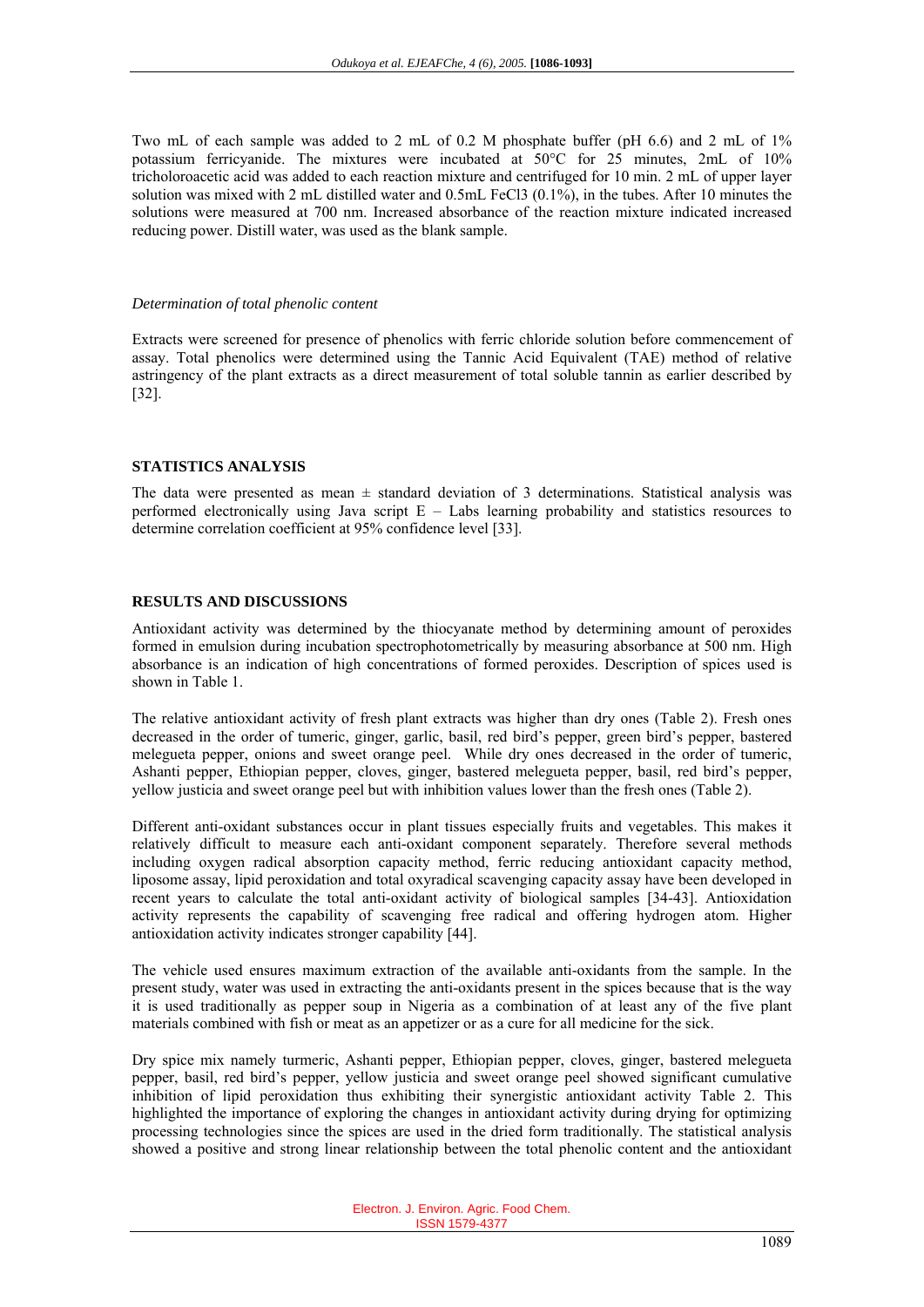activity ( $R^2 = 0.83$ , P=0.000 for control and extracts) suggesting that the antioxidant activity in these spices is largely due to the presence of phenolic components. The same relationship was also observed between phenolics and antioxidant activity in rosehip extracts and some other vegetables [18, 36, 40, 45]. While there was no linear correlation between total antioxidant activity and reducing power  $(R^2 = -0.53)$ neither between reducing power and total phenolic content  $(R^2 = -0.20)$ .

| S/N            | <b>COMMON NAME</b>        | <b>BOTANICAL NAME</b>                                         | <b>PART</b><br><b>USED</b> | <b>FORM</b> | <b>CODE</b> |
|----------------|---------------------------|---------------------------------------------------------------|----------------------------|-------------|-------------|
| $\mathbf{1}$   | <b>Bastered Melegueta</b> | Aframomum danielli K. Schum                                   | Seed                       | Fresh       | ADF         |
|                |                           | (Zingiberaceae)                                               |                            | Dry         | <b>ADD</b>  |
| $\overline{2}$ | <b>Onions</b>             | Allium cepa L.(Amarylliadaceae)                               | Bulb                       | Fresh       | ACF         |
| $\overline{3}$ | Garlic                    | Allium sativa L.(Amaryllidaceae)                              | Bulb                       | Fresh       | ASF         |
| $\overline{4}$ | Bird's Pepper             | Capsicum frutescens L.<br>(Solanaceae)                        | Fruit                      | Fresh       | <b>CFG</b>  |
|                |                           |                                                               |                            | (Green)     |             |
|                |                           |                                                               |                            | Fresh (Red) | <b>CFF</b>  |
|                |                           |                                                               |                            | Dry (Red)   | <b>CFD</b>  |
| 5              | <b>Sweet Orange</b>       | $\overline{\text{Citrus}}$ sinensis (L.) Osbeck<br>(Rutaceae) | Peel                       | Fresh(Ripe) | CSF         |
|                |                           |                                                               |                            | Dry(Ripe)   | <b>CSD</b>  |
| 6              | Tumeric                   | Curcuma longa L. (Zingiberaceae)                              | Rhizome                    | Fresh       | <b>CLF</b>  |
|                |                           |                                                               |                            | Dry         | <b>CLD</b>  |
| $\overline{7}$ | <b>Yellow Justicia</b>    | Justicia flava(Forssk)                                        | Seed                       | Dry         | <b>JFD</b>  |
|                |                           | Vahl.(Acanthaceae)                                            |                            |             |             |
| 8              | <b>Basil</b>              | Ocimum gratissimum L.                                         | Leaf                       | Fresh       | <b>OGF</b>  |
|                |                           | (Lamiaceae)                                                   |                            | Dry         | <b>OGD</b>  |
| 9              | Ashanti/Black             | Piper guineense Schum. et Thonn.                              | Seed                       | Dry         | PGD         |
|                | Pepper                    | (Piperceae)                                                   |                            |             |             |
| 10             | Cloves                    | Syzygium aromaticum(L.) Merr. et                              | Flower                     | Dry         | SAD         |
|                |                           | Perry (Myrtaceae)                                             |                            |             |             |
| 11             | African/Ethiopian         | Xylopia aethiopica (Dun.) A.                                  | Fruit                      | Dry         | <b>XAD</b>  |
|                | Pepper                    | Rich.(Annonaceae)                                             |                            |             |             |
| 12             | Ginger                    | Zingiber officinale Rosc.                                     | Rhizome                    | Fresh       | ZOF         |
|                |                           | (Zingiberaceae)                                               |                            | Dry         | <b>ZOD</b>  |
| 13             | Mixture                   | All plant materials above                                     |                            | Dry         | <b>MPM</b>  |

**Table1**. Description of spices used

Natural extracts with proven antioxidant activity usually contain compounds with phenolic moiety, for example coumarins, flavonoids, tocopherols and catechins. Organic acids, carotenoids, proteins, hydrolysates and tannins can also be present and act as antioxidants or have a synergistic effect with phenolic compounds. Recent studies have demonstrated that the antioxidant activity is correlated with the number of hydroxyl groups [46]. This study provided some essential further evidence on this point based on the reported data and mechanisms underlying the antioxidant functions as well as the anodic oxidation of phenolic antioxidants, indicating that further consideration and investigation should be made before reducing power are used as the absolute measure of antioxidant activity.

These results indicate that spices containing high phenolics provide a source of dietary anti-oxidants and in addition to imparting flavor to the food, they possess potential health benefits by inhibiting lipid peroxidation and justifies their traditional use in pepper soup as a cure for all medicine for the sick and potential use as a value-added ingredient for stabilizing food matrixes against lipid peroxidation reactions.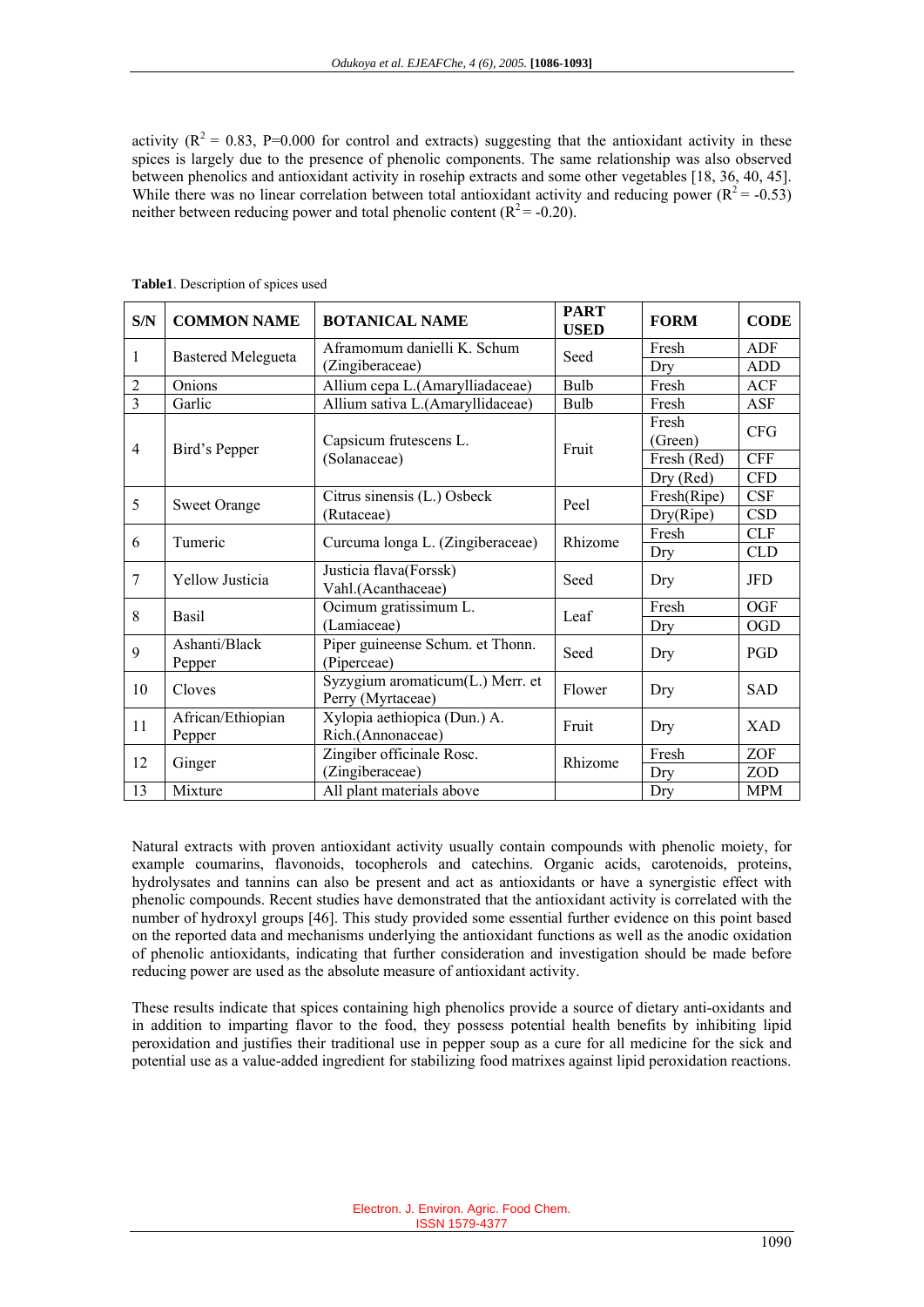| S/N                      | <b>CODE</b> | % ANTIOXIDANT    | % REDUCING       | <b>TOTAL PHENOLICS</b> |
|--------------------------|-------------|------------------|------------------|------------------------|
|                          |             | <b>ACTIVITY</b>  | <b>POWER</b>     | (mg/100g)              |
| $\mathbf{1}$             | ADF         | $46.20 \pm 0.41$ | $3.26 \pm 0.72$  | $93.78 \pm 2.61$       |
| $\overline{2}$           | ADD         | $56.98 \pm 1.82$ | $8.84 \pm 0.35$  | $116.52 \pm 1.32$      |
| $\overline{3}$           | ACF         | $44.23 \pm 1.12$ | $1.80 \pm 0.51$  | $58.30 \pm 1.46$       |
| $\overline{\mathcal{L}}$ | <b>ASF</b>  | $60.06 \pm 2.59$ | $1.35 \pm 0.27$  | $136.48 \pm 4.72$      |
| 5                        | <b>CFG</b>  | $47.19 \pm 2.30$ | $5.36 \pm 0.56$  | $63.29 \pm 1.81$       |
| 6                        | <b>CFF</b>  | $52.96 \pm 3.32$ | $10.99 \pm 0.86$ | $89.36 \pm 1.01$       |
| $\overline{7}$           | <b>CFD</b>  | $49.65 \pm 2.74$ | $6.65 \pm 0.47$  | $72.85 \pm 5.64$       |
| 8                        | CSF         | $21.37 \pm 0.21$ | $51.34 \pm 0.21$ | $38.41 \pm 4.21$       |
| 9                        | <b>CSD</b>  | $12.94 \pm 0.13$ | $67.81 \pm 0.16$ | $30.03 \pm 1.48$       |
| 10                       | <b>CLF</b>  | $82.51 \pm 5.13$ | $19.65 \pm 0.41$ | $176.25 \pm 8.13$      |
| 11                       | CLD         | $78.29 \pm 4.70$ | $17.48 \pm 1.26$ | $146.54 \pm 5.47$      |
| 12                       | <b>JFD</b>  | $49.62 \pm 1.72$ | $9.77 \pm 0.41$  | $107.88 \pm 3.40$      |
| 13                       | OGF         | $56.41 \pm 0.49$ | $9.12 \pm 0.28$  | $138.21 \pm 0.96$      |
| 14                       | <b>OGD</b>  | $51.79 \pm 1.05$ | $7.56 \pm 0.59$  | $121.79 \pm 1.47$      |
| 15                       | PGD         | $76.94 \pm 2.64$ | $15.34 \pm 0.38$ | $169.52 \pm 0.19$      |
| 16                       | SAD         | $68.65 \pm 3.07$ | $11.37 \pm 1.13$ | $216.38 \pm 7.94$      |
| 17                       | XAD         | $72.47 \pm 2.65$ | $13.89 \pm 0.20$ | $152.24 \pm 6.01$      |
| 18                       | ZOF         | $64.33 \pm 1.82$ | $13.92 \pm 0.49$ | $229.83 \pm 10.17$     |
| 19                       | ZOD         | $58.74 \pm 0.98$ | $9.64 \pm 0.07$  | $182.69 \pm 9.25$      |
| 20                       | <b>MPM</b>  | $91.23 \pm 7.01$ | $23.97 \pm 0.27$ | $331.10 \pm 14.62$     |
| 21                       | TOCOPHEROL  | $65.21 \pm 1.42$ |                  |                        |

**Table2.** Antioxidant activity, reducing power and total phenolics of extracts

#### **REFERENCES**

- 1. B. Halliwell. Biochem. Soc. Symp. 61, 73-101 (1995).
- 2. G. I. Squadriato,W.A. Pelor. Biology and Medicine 25, 392- 403 (1998).
- 3. B. Halliwell, J.M. Gutteridge. Free radicals in biology and medicine. pp. 23-30 Clarendon Press, Oxford (1989).
- 4. K.J.A. Davies. Biochem. Symp. 61, 1-34 (1994).
- 5. E.E. Robinson S.R.J. Maxwell, G.H.G. Thorpe. Free Rad. Res. 26, 291-302 (1997).
- 6. H.Tanizawa, Y.Ohkawa , Y. Takino, T. Miyase, A. Ueno, T. Kageyama , S. Hara. Chem. Pharm. Bull. 40, 1940-1942 (1992).
- 7. M.G.L. Hertog, E.J.M. Feskens, P.C.H. Hollman, M.B. Katan , D. Kromhout. The Lancet 342, 1007- 1014 (1993).
- 8. P.D. Duh. JAOCS 75, 455- 463 (1998).
- 9. H. Alho, J. Leinonen. Methods in Enzymology 299, 3-15 (1999).
- 10. O.A. Odukoya, K.A. Ogbeche. Nig. J. Pharm. Res. 1, 39-40 (2002).
- 11. I. Chen, H. Chang, H. Yang, G. Chen. Journal of Food and Drug Analysis 12, 29- 3(2004).
- 12. S. Sasaki, T. Ohta , E.A. Decker. J. Agric. Food Chem. 44, 1682-1686 (1996).
- 13. N. J. Miller, A. Diplock C.A. Rice-Evans. J. Agric. Food Chem. 43, 1794-1801 (1995).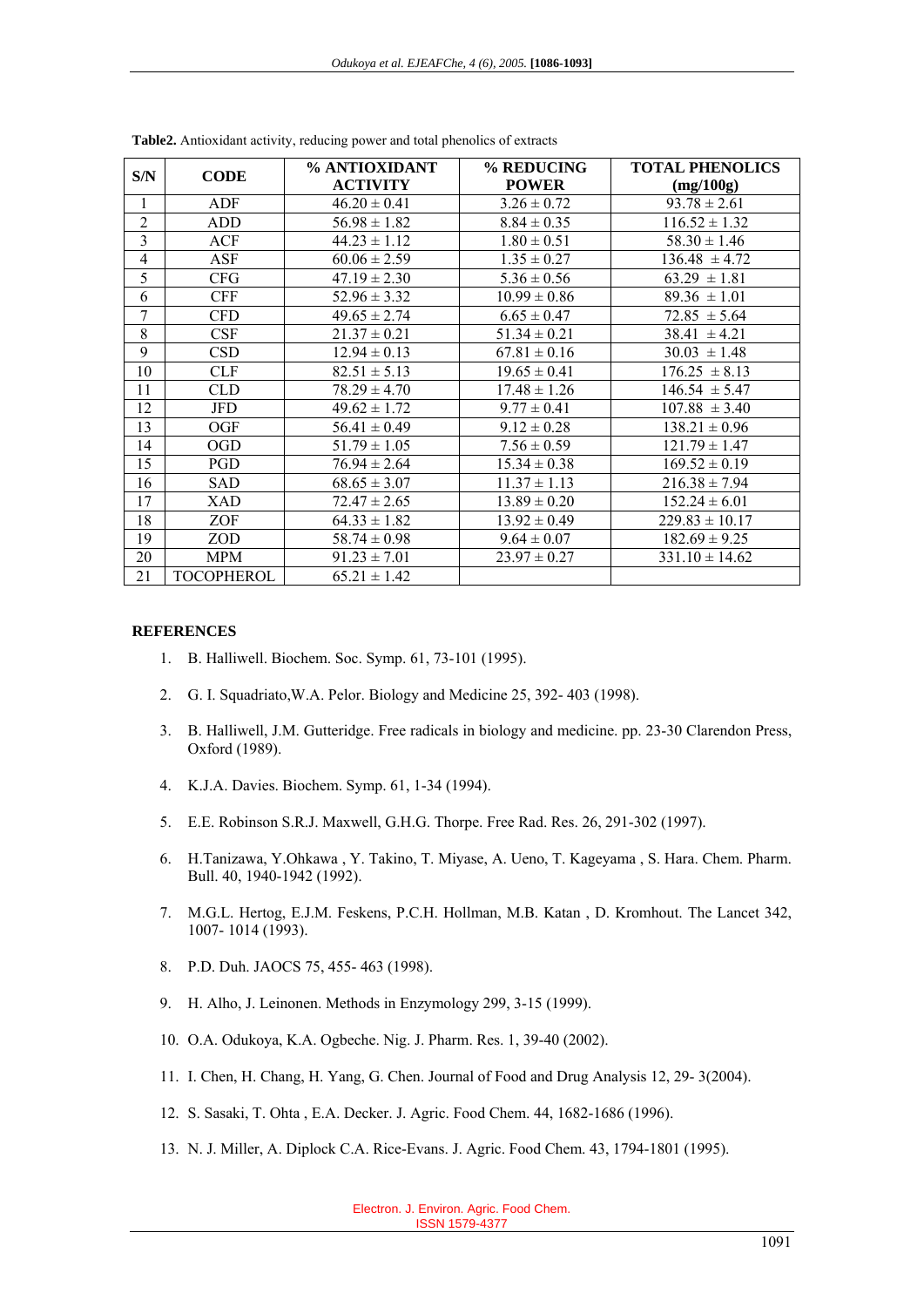- 14. A.J.Angelo. Crit. Rev. Food Nutri. 36, 175-224 (1996).
- 15. O.I.Auroma. JAOCS 75, 199-212 (1998).
- 16. K. Granelli, L. Bj.rck, L.A. Appelqvist. J. Sci. Food Agric. 67, 85- 91 (1995).
- 17. I. Fridowich Annu. Rew. Biochem. 64, 97-112 (1995).
- 18. Y. Ali, M.M. Oktay B. Vahit Turk. J. Med. Sci. 31, 23- 27 (2001).
- 19. C. Lakenbrink, S. Lapczynski, B.Maiwald , U.H. Engelhardt. J. Agric. Food Chem. 48, 2848- 2852 (2000).
- 20. G.C. Yen, H.Y. Chen, C.E. Lee. J. Sci. Food Agric. 79, 1213-1217 (1999).
- 21. E.N.Frankel. J. Sci. Food Agric. 54, 495-511(1991).
- 22. E.R.Sherwin. Antioxidants. In: Food additives (A. L.Branen, P.M. Davidson, S. Salminen ed) pp.139-193.Marcek Dekker Inc, New York, USA (1990).
- 23. C.Y. Hong, P.O. Wang, C. P. Lo, F.L. Hsu. Am. J. Chin. Med. 22, 285- 292 (1994).
- 24. P. Houghton. Pharm. J. 253, 122-123 (1994).
- 25. C. A. Rice-Evans, N. J. Miller, G. Paganga. Trends Plant Sci. 2, 152-159 (1997).
- 26. A.Scalbert , G. Williamson. J. Nutr.130, 2073S- 2085S (2000).
- 27. C.A. Rice-Evans, N.J. Miller, G. Paganga. Free Radical Biol. Med. 20, 933-956 (1996).
- 28. J.Torel, J Cillard , P. Cillard Phytochemistry 25, 383- 385 (1996).
- 29. P. Cos, L. Ying, M.Calomme, J.P. Hu , K. Cimanga , B. V. Poel, L. Pieters, A.J. Vlietinck , D.V. Berghe. J. Nat. Prod. 61, 71- 76 (1998).
- 30. H. Kikuzaki , N. Nakatani. J. Food Science 58, 1407-1410 (1993).
- 31. H.C. Wu,C.Y. Shiau, H.M. Chen , T.K. Chiou Journal of Food and Drug Analysis 11, 148-153 (2003).
- 32. O.A. Odukoya, A. E. Thomas, A. Adepoju-Bello. West Afr. J. Pharm.15, 43-45 (2001).
- 33. H.Arsham. Probability and Statistics Resources. In: Java Script as Learning Objects.http://home.ubalt.edu/ntsbarsh/Business-stat/R.htm (2004).
- 34. M.S. Al-Saikhon, L. R.Howard, J.C. Miller. Journal of Food Science 60, 341-343 (1995).
- 35. S. Furuta, Y. Nishiba, I. Suda. Journal of Food Science 62, 526-528 (1997).
- 36. G. Gazzani, A. Papetti, G. Massolini, M. Daglia. Journal of Food Chemistry 6, 4118-4122 (1998).
- 37. S.Karakaya, S.N. El, A.A. Tas. Int.J.Food Sci. Nutr. 52, 501- 8 (2001).
- 38. S.Tang, J.P. Kerry, D.H. Sheehan, D.E. Buckley, P.A. Morrisey. International Journal of Food Science and Technology 36, 1-8 (2001).

Electron. J. Environ. Agric. Food Chem. ISSN 1579-4377